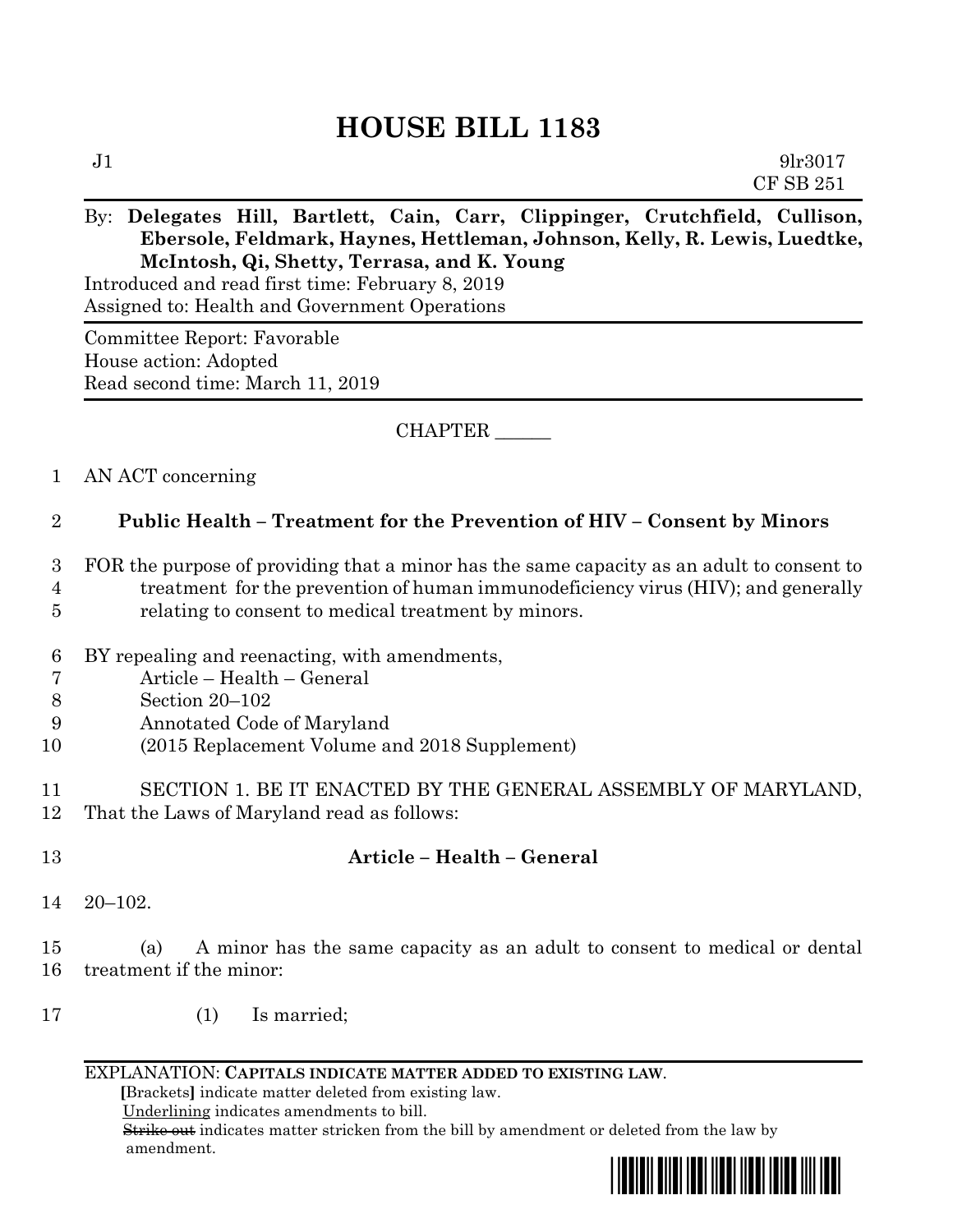|                                | $\sqrt{2}$                 | <b>HOUSE BILL 1183</b>                                                                                                                                                                                                                                                                     |
|--------------------------------|----------------------------|--------------------------------------------------------------------------------------------------------------------------------------------------------------------------------------------------------------------------------------------------------------------------------------------|
| 1                              |                            | (2)<br>Is the parent of a child; or                                                                                                                                                                                                                                                        |
| $\sqrt{2}$<br>$\boldsymbol{3}$ |                            | (3)<br>(i)<br>Is living separate and apart from the minor's parent, parents, or<br>guardian, whether with or without consent of the minor's parent, parents, or guardian; and                                                                                                              |
| $\overline{4}$                 |                            | Is self-supporting, regardless of the source of the minor's income.<br>(ii)                                                                                                                                                                                                                |
| $\overline{5}$<br>6<br>7       | (b)                        | A minor has the same capacity as an adult to consent to medical treatment if,<br>in the judgment of the attending physician, the life or health of the minor would be affected<br>adversely by delaying treatment to obtain the consent of another individual.                             |
| 8                              | $\left( \mathrm{c}\right)$ | A minor has the same capacity as an adult to consent to:                                                                                                                                                                                                                                   |
| 9                              |                            | (1)<br>Treatment for or advice about drug abuse;                                                                                                                                                                                                                                           |
| 10                             |                            | Treatment for or advice about alcoholism;<br>(2)                                                                                                                                                                                                                                           |
| 11                             |                            | Treatment for or advice about venereal disease;<br>(3)                                                                                                                                                                                                                                     |
| 12                             |                            | (4)<br>Treatment for or advice about pregnancy;                                                                                                                                                                                                                                            |
| 13                             |                            | Treatment for or advice about contraception other than sterilization;<br>(5)                                                                                                                                                                                                               |
| 14<br>15                       | sexual offense;            | Physical examination and treatment of injuries from an alleged rape or<br>(6)                                                                                                                                                                                                              |
| 16<br>17                       | offense; [and]             | Physical examination to obtain evidence of an alleged rape or sexual<br>(7)                                                                                                                                                                                                                |
| 18<br>19                       |                            | Initial medical screening and physical examination on and after<br>(8)<br>admission of the minor into a detention center; AND                                                                                                                                                              |
| 20<br>21                       |                            | (9)<br><b>TREATMENT</b><br><b>FOR</b><br><b>THE</b><br><b>PREVENTION</b><br>OF<br><b>HUMAN</b><br>IMMUNODEFICIENCY VIRUS (HIV).                                                                                                                                                            |
| 22<br>23<br>24                 |                            | $(c-1)$ The capacity of a minor to consent to treatment for drug abuse or alcoholism<br>under subsection $(c)(1)$ or $(2)$ of this section does not include the capacity to refuse treatment<br>for drug abuse or alcoholism in an inpatient or intensive outpatient alcohol or drug abuse |

 (d) A minor has the same capacity as an adult to consent to psychological treatment as specified under subsection (c)(1) and (2) of this section if, in the judgment of the attending physician or a psychologist, the life or health of the minor would be affected adversely by delaying treatment to obtain the consent of another individual.

treatment program certified under Title 8 of this article for which a parent or guardian has

given consent.